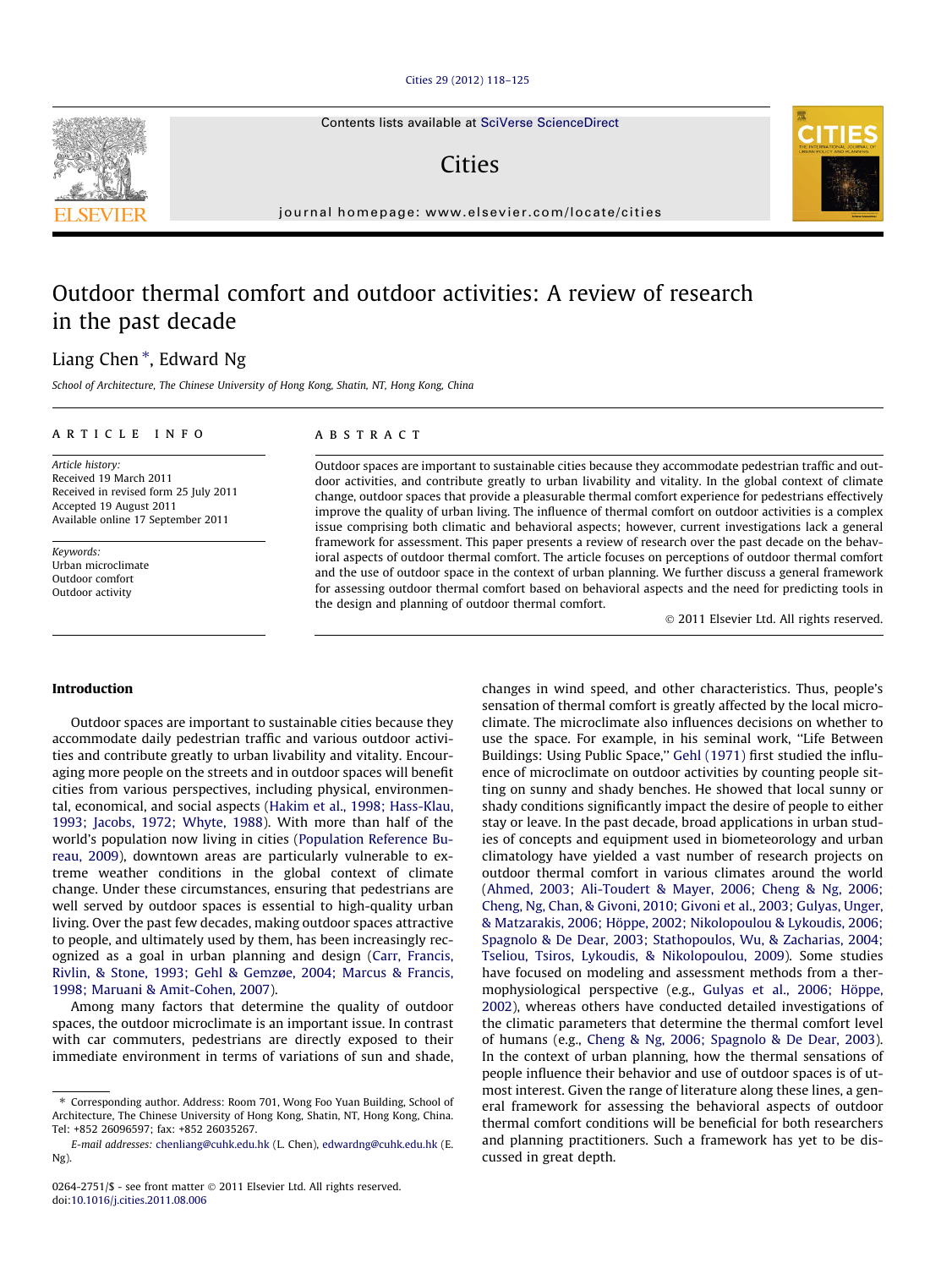The focus of this review is twofold. First, we provide a brief introduction to the most widely used models and indicators in outdoor thermal comfort assessment. Second, we present a comprehensive literature review of outdoor thermal comfort research over the past decade from a behavioral perspective, with a focus on the link between outdoor thermal comfort and outdoor activity and the use of outdoor space in the context of urban planning. Subsequently, we discuss a general framework for assessing the behavioral aspects of outdoor thermal comfort and identify the need for predicting tools in design and planning that address outdoor thermal comfort.

### An introduction to outdoor thermal comfort assessment methods

#### Steady-state assessment methods

A number of biometeorological indices have been developed to describe human thermal comfort level by linking local microclimatic condition and human thermal sensation [\(Task Committee](#page--1-0) [on Outdoor Human Comfort of the Aerodynamics, 2004](#page--1-0)). A major group of such indices are the so-called steady-state models. These models are based on the assumption that people's exposure to an ambient climatic environment has, over time, enabled them to reach thermal equilibrium, and they provide numerical solutions to the energy balance equations governing thermoregulation. [Nagano and Horikoshi \(2011\)](#page--1-0) provided a good summary of indices in this category. One of the most widely used indices is the Predicted Mean Vote Index (PMV) ([Fanger, 1982](#page--1-0)), which predicts the mean thermal response of a large population of people. It is often measured on a seven-point scale  $(+3 = hot, +2 = warm, +1 =$ slightly warm, 0 = neutral,  $-1$  = slightly cool,  $-2$  = cool,  $-3$  = cold). In practice, PMV is also commonly interpreted by the Predicted Percentage Dissatisfied Index (PPD), which is defined as the quantitative prediction of the percentage of thermally dissatisfied people at each PMV value. PMV has been included in the International Organization for Standardization ISO standard ([ISO, 1994\)](#page--1-0). Originally developed as an indoor thermal comfort index, PMV has also been commonly adopted in outdoor thermal comfort studies in which large groups of people are being surveyed [\(Cheng et al.,](#page--1-0) [2010; Nikolopoulou, Baker, & Steemers, 2001; Thorsson, Lindqvist,](#page--1-0) [& Lindqvist, 2004](#page--1-0)).

The Physiological Equivalent Temperature (PET) [\(Mayer &](#page--1-0) [Höppe, 1987\)](#page--1-0) is another notable example of a steady-state model. PET is a temperature dimension index measured in degrees Celsius  $\degree$ C), making its interpretation comprehensible to people without a great deal of knowledge about meteorology. PET is based on the Munich Energy-balance Model for Individuals (MEMI) [\(Höppe,](#page--1-0) [1984\)](#page--1-0) and is defined as the air temperature at which, in a typical indoor setting, the human energy budget is maintained by the skin temperature, core temperature, and sweat rate equal to those under the conditions to be assessed [\(Höppe, 1999\)](#page--1-0). PET is particularly suitable for outdoor thermal comfort analysis in that it translates the evaluation of a complex outdoor climatic environment to a simple indoor scenario on a physiologically equivalent basis that can be easily understood and interpreted. PET has been widely applied in areas with various climatic conditions ([Ali-Toudert &](#page--1-0) [Mayer, 2006; Cheng et al., 2010; Lin, 2009; Matzarakis, Mayer, &](#page--1-0) [Iziomon, 1999; Thorsson, Honjo, Lindberg, Eliasson, & Lim, 2007](#page--1-0)).

Other steady-state evaluation methods include the Index of Thermal Stress (ITS) ([Givoni, 1976\)](#page--1-0), the fuzzy-PMV [\(Hamdi,](#page--1-0) [Lachiver, & Michaud, 1999](#page--1-0)), the OUT-SET\* [\(Pickup & De Dear,](#page--1-0) [1999\)](#page--1-0), and the COMFA outdoor thermal comfort model ([Kenny,](#page--1-0) [Warland, Brown, & Gillespie, 2009](#page--1-0)). These all serve as analytical tools to assess human thermal responses to the local thermal environment.

#### Non-steady-state assessment methods

The problem with steady-state methods is that they cannot effectively account for the dynamic aspects of the course of human thermal adaptation. For example, [Höppe \(2002\)](#page--1-0) explicitly showed the difference between the dynamic thermal adaptation process of a pedestrian and the steady-state condition using a simple ''sunny street segment'' simulation case (Fig. 1). A similar analysis was conducted by [Bruse \(2005\).](#page--1-0) As opposed to the various indicators developed to assess steady-state thermal comfort, the methodologies for dynamic assessment show a scattered picture. Höppe stated as early as 2002, ''The problem we face today is that there are no internationally accepted non-steady-state indices for the solution of this problem. (p. 664)'' The picture remains unchanged today. Most methods for assessing human dynamic thermal adaptation are based on the Pierce Two-Node model ([Gagge,](#page--1-0) [Fobelets, & Berglund, 1986; Gagge, Stolwijk, & Nishi, 1971\)](#page--1-0). As the name implies, this model treats the human body as two isothermal parts, skin and core, based on which thermoregulation (i.e., heat exchange equations) is constructed for the passive state. Effectively, core temperature, skin temperature, and mean body temperature can all be derived by their deviation from the set points. Other thermoregulatory indicators such as sweating rate and skin blood flow can also be calculated accordingly.

Although these assessment methods can provide detailed investigations of the dynamic course of human thermal adaptation, they have two major drawbacks when applied in outdoor thermal comfort studies. First, the indicators used, such as skin temperature, require extensive monitoring of human subjects, which is hardly feasible and practical in outdoor cases. Therefore, the current studies are restricted mainly to indoor cases ([Foda & Sirén, 2010;](#page--1-0) [Zhang, Huizenga, Arens, & Wang, 2004](#page--1-0)) or simulation cases in the virtual world ([Bruse, 2005; Havenith, 2001; Huizenga, Zhang,](#page--1-0) [& Arens, 2001\)](#page--1-0). Second, these indicators require domain knowledge in biometeorology and physiology and are not informative enough to provide useful implications for planning practice. Nevertheless, the assessment of unsteady outdoor thermal comfort



Fig. 1. An illustration showing the difference between a dynamic thermal adaptation process of a pedestrian and its steady-state condition: (a) scenario ''sunny street segment''; (b) temporal variation of a pedestrian's physiological conditions, described by skin temperature ( $T_{\text{skin}}$ ) and core temperature ( $T_{\text{core}}$ ).  $T_{\text{skin}}$ -stat. and  $T_{\text{core}}$ -stat. are steady-state skin temperature and core temperature, respectively. Source: [Höppe \(2002\)](#page--1-0).